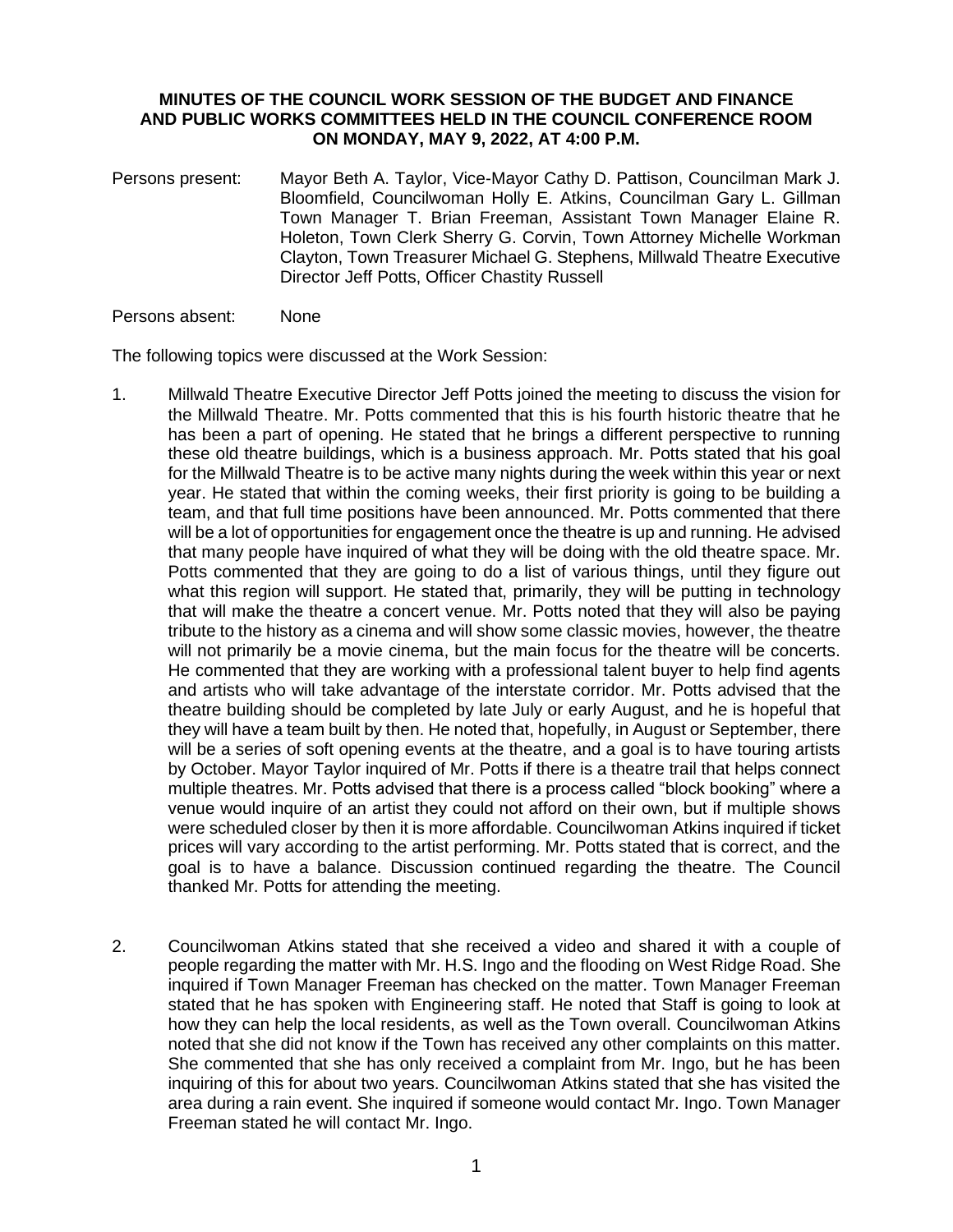- 3. Councilwoman Atkins inquired if new employees are evaluated after six months and possibly offered a raise. Town Manager Freeman stated that it does happen, but he is going to check into this matter further to provide more information at a future meeting. Councilwoman Atkins inquired if a six month evaluation could effectively be part of a plan for new hires, and if someone could look into this matter. She noted that someone had reached out to her and possibly missed a raise because they were not given a six month evaluation as they were told they would. Town Manager Freeman stated that he will check on this matter.
- 4. Mayor Taylor commented that she wants the Town of Wytheville to be represented at the Southwest Virginia Veterans Memorial Day Ceremony in Dublin. She stated that she is going to contact them in regard to representing the Town at the ceremony.
- 5. Mayor Taylor stated that Council has received a couple of "Thank You" cards in response to previous activities, and she shared them with the Committee.
- 6. Mayor Taylor noted that the annual National Day of Prayer event was very nice. She stated it was live streamed on Facebook.
- 7. Mayor Taylor advised that some members of the Committee should meet in the future to discuss new flags in the downtown to replace the existing damaged ones. Councilwoman Atkins inquired regarding the COVID-19 flags that had been discussed in a previous meeting. Mayor Taylor stated that Town Manager Freeman and Assistant Town Manager Holeton had a Zoom meeting regarding the COVID-19 flags. A brief discussion continued regarding the flags, and Mayor Taylor advised that Assistant Town Manager Holeton would be contacted by those spearheading the COVID-19 flag project.
- 8. Councilman Bloomfield advised the Committee that Amber Fiorini would like to donate a bicycle repair station in remembrance of Mr. Ian Fiorini for the Crystal Springs Park. He inquired of Council if they would accept the donation of the bicycle repair station. Councilman Bloomfield stated that Town staff would most likely need to install the station. Councilwoman Atkins inquired of the guidelines regarding donations made to the Town. Councilman Bloomfield and Town Manager Freeman noted that those guidelines mainly pertained to donating art. Town Manager Freeman stated that the art donation guidelines need to be revisited and brought back to the Committee. A brief discussion continued regarding donations. A motion was made by Councilman Bloomfield and seconded by Councilman Gillman to accept the bicycle repair station for Crystal Springs Park. Mayor Taylor inquired if there was any discussion on the motion. Councilwoman Atkins stated that she believes the guidelines need to be set before accepting the donation, even though she thinks the bicycle repair station is a great idea. Discussion continued regarding possible guidelines of general and art donations to the Town. A discussion was held regarding preparing a list of where donations, such as benches, are needed. Town Manager Freeman inquired if there was a desire for a plaque to be placed on the bicycle repair station in memory of Mr. Fiorini. Councilman Bloomfield stated that there would be a small plaque on the bicycle repair station. The motion was approved with the following voting results: For: Beth A. Taylor, Cathy D. Pattison, Mark J. Bloomfield, Gary L. Gillman. Against: Holly E. Atkins.
- 9. Town Manager Freeman presented a request from Downtown Wytheville, Incorporated and Wytheville Parks and Recreation to close various streets in the downtown area to hold a July 4<sup>th</sup> Celebration and Street Festival on Monday, July 4, 2022, from 12:00 p.m. to 11:00 p.m. Town Manager Freeman stated that Assistant Town Manager Holeton advised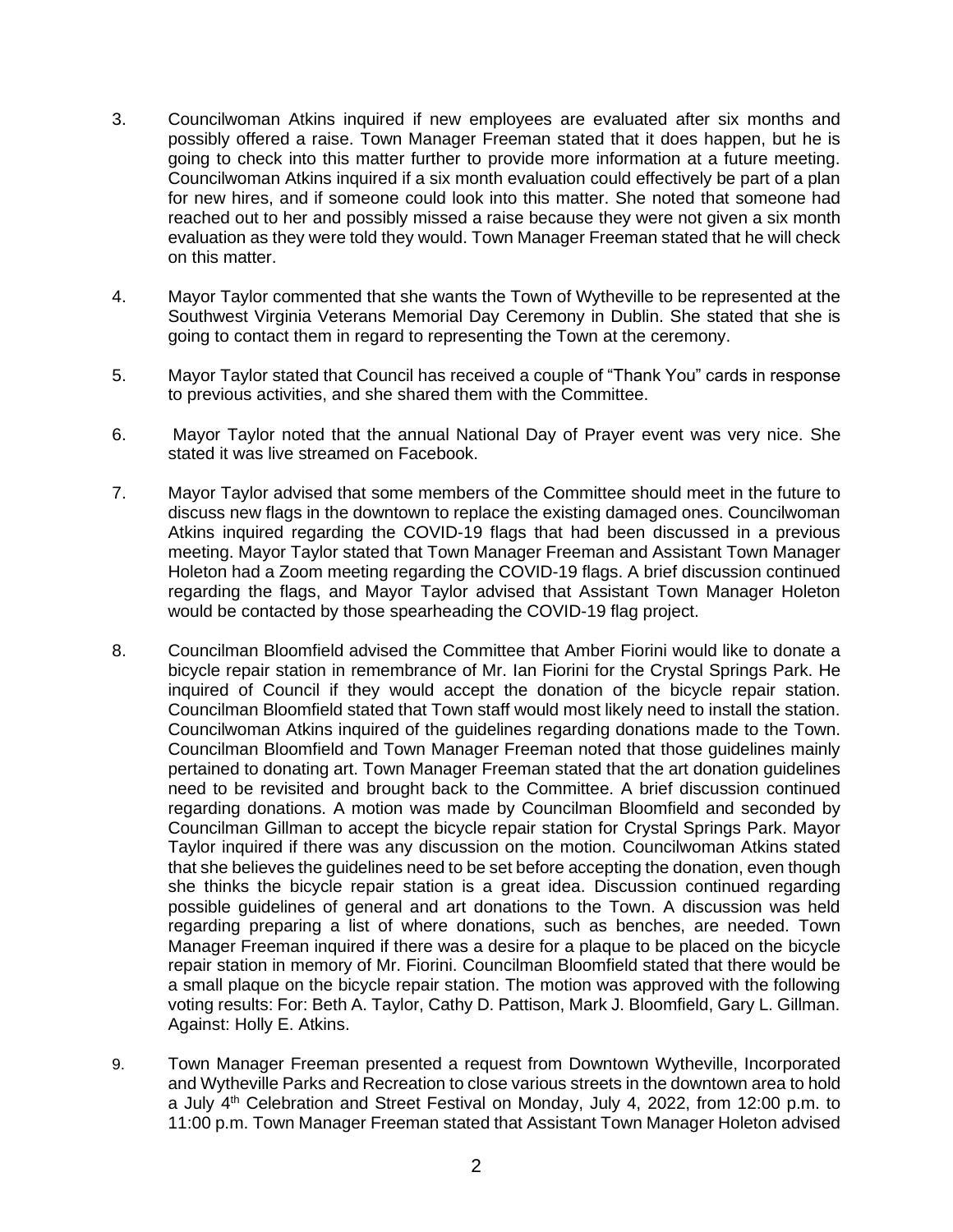that the Safety and Events Committee reviewed this request and would recommend that it be approved. A motion was made by Councilman Gillman and seconded by Vice-Mayor Pattison to approve the request of Downtown Wytheville, Incorporated and Wytheville Parks and Recreation to close various streets in the downtown area to hold a July  $4<sup>th</sup>$ Celebration and Street Festival on Monday, July 4, 2022, from 12:00 p.m. to 11:00 p.m. Mayor Taylor inquired if there was any discussion on the motion. Councilwoman Atkins inquired regarding future repeat event applicants, and if they will be aware of the new requirement for an application to be submitted 60 days prior to the event. Assistant Town Manager Holeton advised that the Safety and Events committee is working on multiple changes including new applications, therefore, once Council approves the changes, the Committee will be reaching out to event organizers with an effective date that will comply with the new policy. The motion was approved with the following voting in favor and there being no opposition: For: Beth A. Taylor, Cathy D. Pattison, Mark J. Bloomfield, Holly E. Atkins, Gary L. Gillman. Against: None.

10. Town Manager Freeman stated that the next agenda item is the discussion regarding the Fiscal Year 2022-23 budget. He noted that after the special meeting held on May 4, 2022, the Town received new information from Wythe County regarding the reassessments. Town Manager Freeman stated the County has removed the tax-exempt properties that were included in previous information given to the Committee. He noted the updated information from the County would now bring reassessment values down to an 18.6 percent increase, instead of the original 39 percent increase. Town Manager Freeman stated that the Town's reassessment advertisement will not need to be advertised 30 days ahead of the public hearing and, it will only need to be advertised 14 days ahead. He advised that the reason for this is because the State did not pass the budget by April 30, which allows for less time on the advertising. Town Manager Freeman commented that the Committee could use this extra time to decide upon the content they wish to publish in the advertisement. Town Manager Freeman stated that the advertisement will need to be completed and sent in in by May 25, 2022. He noted that on June 13, 2022, two public hearings will be held. He stated that the first public hearing will be for the budget, and the second public hearing will be for the tax increase due to reassessments. Town Manager Freeman advised that he had a meeting with Assistant Town Manager Holeton and Town Treasurer Stephens regarding the compensation study. Councilwoman Atkins inquired if the Town would lower an employee's pay if he/she is paid too much, or if the Town will raise their pay if not paid enough in result of what the compensation study determines. Town Manager Freeman stated that the study is not being conducted to solely show if the Town is paying employees too much or too little. He advised that the study is being conducted to also determine and identify the at-risk positions within the Town. Town Manager Freeman continued to discuss the Fiscal Year 2022-23 budget.

It was a consensus of the Committee to recess the Work Session meeting until after the regular Town Council Meeting. (5:45 p.m.)

The Work Session meeting was reconvened after the regular Town Council meeting. Councilman Gillman did not attend the reconvened meeting. (6:49 p.m.)

11. Town Manager Freeman stated that the next agenda item is the proposed name change to the Wytheville Industrial Development Authority (WIDA). He asked Town Attorney Clayton to present more information regarding this topic. Town Attorney Clayton stated that the WIDA was created in 1967, and that almost all localities have an IDA. She noted that through the years, there has been recognition that industrial development does not reflect what an IDA is, which is mostly economic. Town Attorney Clayton stated that other localities have changed from an industrial development authority to an economic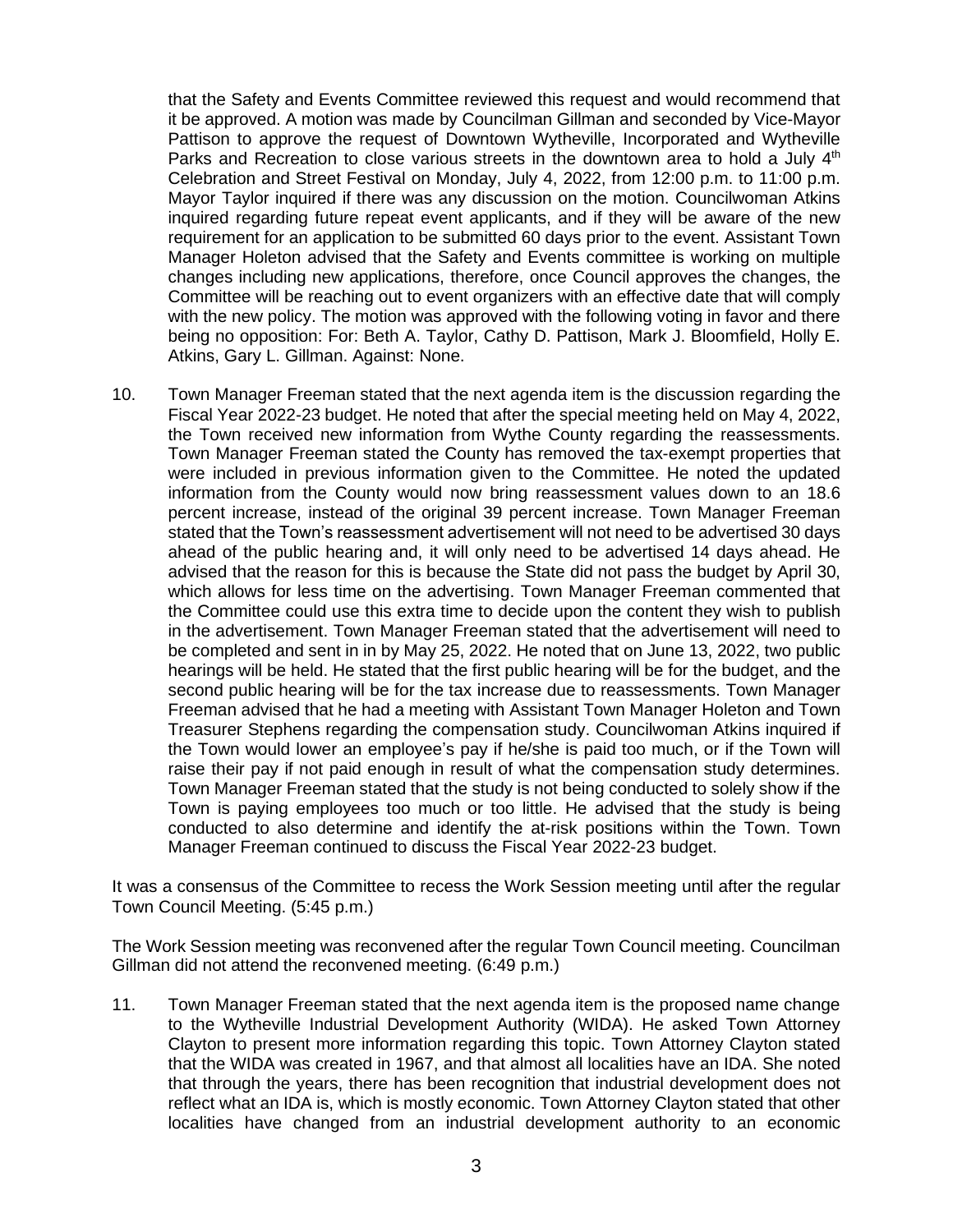development authority. She noted that she and Town Clerk Corvin drafted an ordinance that does include the name change to the WIDA. Town Manager Freeman advised both industrial and economic are both covered under the same laws and that it is simply just a name change that is a more modern reflection of the same entity. Town Clerk Corvin stated that the ordinance would have to be adopted at a regular Town Council meeting. Town Attorney Clayton noted that the WIDA will meet on Wednesday, May 18, 2022, and she will let the WIDA members know that Council is interested in the name change. Councilwoman Atkins inquired if the members of WIDA are agreeable with the name change. Town Attorney Clayton noted that the name change is a topic at the next WIDA meeting, and she does not envision that the members would be opposed to the change.

- 12. Town Attorney Clayton stated that a Town resident was taken to court due to clutter that is being pushed over onto a neighbor's property and the Town right of way. She noted this has been a repeating issue for this resident, and that they have been given numerous chances to clean up their property. She commented that she and Detective Lonnie Anders met with the resident today, and the resident decided that they would plead guilty and accept charges in exchange for more time to clean up the property. She stated that if the resident does not clean up the property within 90 days, they will be obligated to pay \$1,000 to the Town. Town Attorney Clayton stated if this money is collected then the Town will use it to have the property cleaned. Mayor Taylor inquired if the Town needed to change its ordinance. Town Attorney Clayton stated that the Town has not yet passed the Clutter Ordinance, and she is looking into it. Councilwoman Atkins stated that there are many other houses in the same condition and inquired if the Town is looking into these. She commented that there have been a few houses she has personally seen, and the condition they are in has surprised her. Town Attorney Clayton stated that the Town normally operates under a complaint based system in regard to instances such as this one. Councilwoman Atkins inquired about who looks at these properties in a situation like this. Town Attorney Clayton stated that Building Official Tim Spraker looks at these properties.
- 13. Town Attorney Clayton stated that Staff has been working to enforce the Criminal Blight Ordinance. She noted that the owner of the OYO Hotel has installed 20 cameras around the property and wants to allow the Police Department to have access to them. Councilwoman Atkins inquired if the Police Department should have access to the cameras due to putting extra responsibility on the Town if a crime were to occur. Town Manager Freeman advised that it was just an offer that has been made, and he agrees with Councilwoman Atkins. He stated that the main idea is for the Town to give tips on ways to deter crime at the OYO Hotel. Town Manager Freeman stated that the owner of the hotel has begun using the tips that had been given to him. A brief discussion was held regarding the security at the OYO Hotel.
- 14. Town Manager Freeman advised that the next agenda item is the discussion regarding the Housing Incentive Grant Project. He inquired of Assistant Town Manager Holeton if she would provide information regarding the project. Assistant Town Manager Holeton stated that the Housing Incentive Grant Project is going to reimburse building permit fees and connection fees to citizens building new homes in town. She noted the Housing Committee will set up the program and potentially start it by July 1, 2022. Assistant Town Manager Holeton stated that, hopefully, the WIDA will work with Town staff on the project. She noted that the WIDA would be included in all the marketing and advertising regarding the project. Assistant Town Manager Holeton stated that Building Official Spraker will be taking applications for the project since he is in contact with individuals who are interested in building homes in town. She commented that applications will actively be accepted for about one year, there will be target dates for when housing units need to be under construction and the Committee prefers for housing units to be completed by 2025.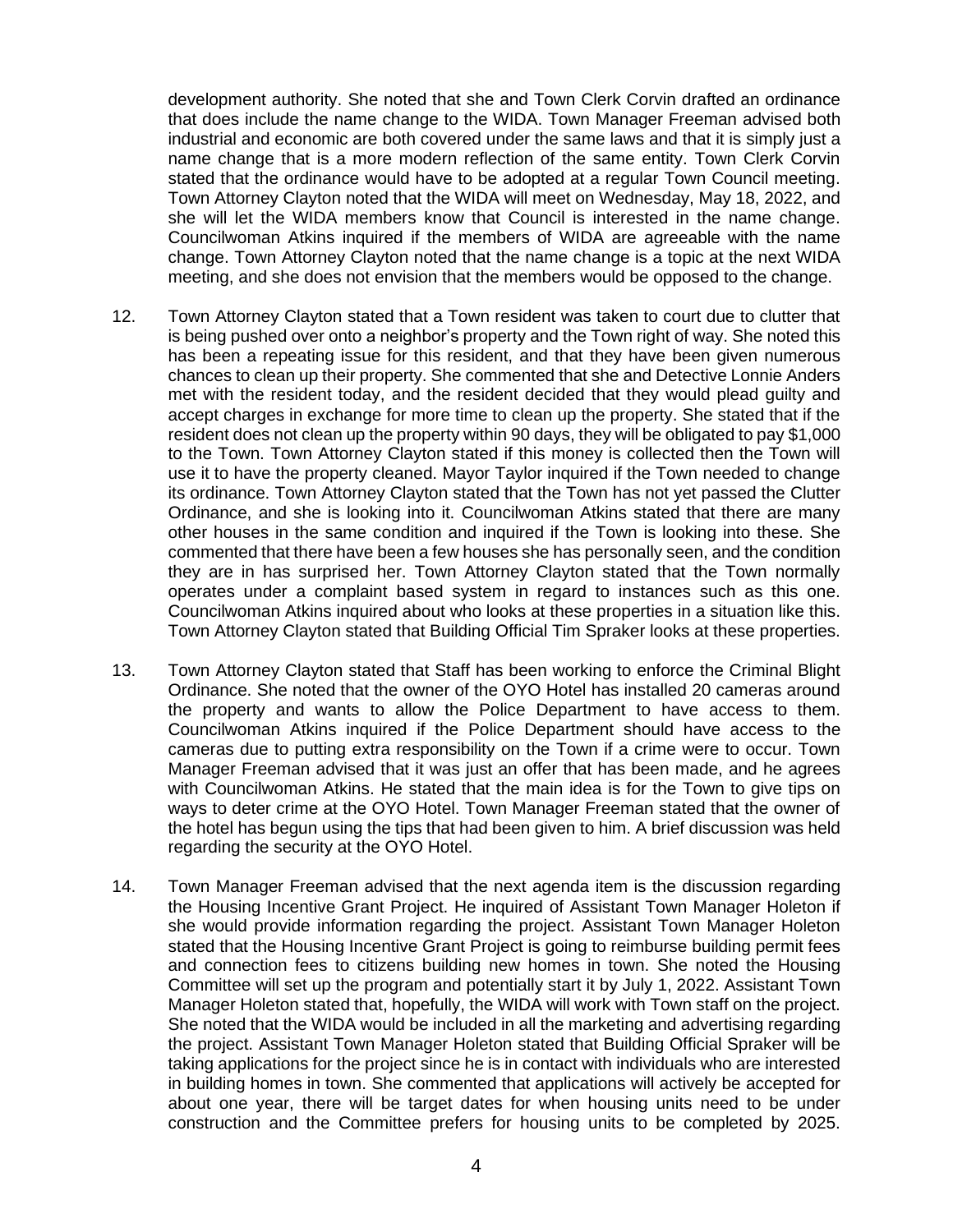Assistant Town Manager Holeton advised that applicants need to have the structures in compliance with the target dates to receive reimbursement. Town Manager Freeman noted that the project is intended to be revenue neutral. Vice-Mayor Pattison inquired if the WIDA will make the final decision if issues occur regarding reimbursement. Assistant Town Manager Holeton advised that Building Official Spraker will oversee reimbursements, and, if there are issues, he will report to the Town Manager or Assistant Town Manager. Further discussion was held, and Assistant Town Manager Holeton requested Town Clerk Corvin to put this item back on the agenda for the next meeting to receive an official vote. Mayor Taylor stated that Staff has done a wonderful job working and putting this information together.

- 15. Town Manager Freeman stated that just before the Work Session meeting, Mr. Joseph Hand called inquiring if the Town could look into installing emergency sirens. He stated that Mr. Hand referred to the severe storms that had taken place the weekend before and advised the need for an alert system during similar situations. Town Manager Freeman noted that Mr. Hand is suggesting that Council strongly consider installing an emergency alert system such as the emergency sirens. Mayor Taylor noted that other citizens in the past have shared the same concern as Mr. Hand. Councilman Bloomfield inquired if the Town would be able to install sirens since emergency management is handled by the County and not the Town. Town Manager Freeman stated that this matter would need to be reviewed further.
- 16. Town Manager Freeman stated that Mr. Randy Martin sent an email regarding the Wytheville Housing and Redevelopment Authority requesting Town assistance to waive their permit fees and connections fees associated with new housing units on Calhoun Street. Assistant Town Manager Holeton commented that these units may still be in the design phase and may benefit from the Housing Incentive Grant Project. Town Manager Freeman advised that the Town has assisted the Housing Authority in the past with the same requests. A motion was made by Mayor Taylor and seconded by Vice-Mayor Pattison to approve the request of the Wytheville Redevelopment and Housing Authority to waive permit fees and water and sewer connection fees for the new housing units on Calhoun Street. Mayor Taylor inquired if there was any discussion on the motion. There being none, the motion was approved with the following voting in favor and there being no opposition: For: Beth A. Taylor, Cathy D. Pattison, Mark J. Bloomfield, Holly E. Atkins. Against: None.
- 17. Councilman Bloomfield noted that some information is missing from the Building Permit Report. Town Manager Freeman stated that Town Staff will check on this matter.
- 18. Councilwoman Atkins stated that she inquired of Town Clerk Corvin to include more detailed information to the Work Session minutes from April 25, 2022, regarding the Freedom of Information Act (FOIA) requests. Town Clerk Corvin stated that Councilwoman Atkins wanted the minutes to include the changes to the FOIA policy portion and why the policy has been changed. Councilwoman Atkins stated that she feels as if the minutes should state more information about the change because she had recently made a FOIA request and suddenly the policy is proposed to change. Town Manager Freeman stated that her request was not the reason for the change, but the main reason for the change is so the Town has a policy in place that is consistent and equal for everyone who makes a request. Councilwoman Atkins stated that she feels as if her request is the reason for the policy change, and that is why she would like for the minutes to be more detailed. Town Manager Freeman reiterated that her request was not the reason for the change. He commented that her request had not been the first to have been made by a sitting or a past Council member. Town Manager Freeman stated that some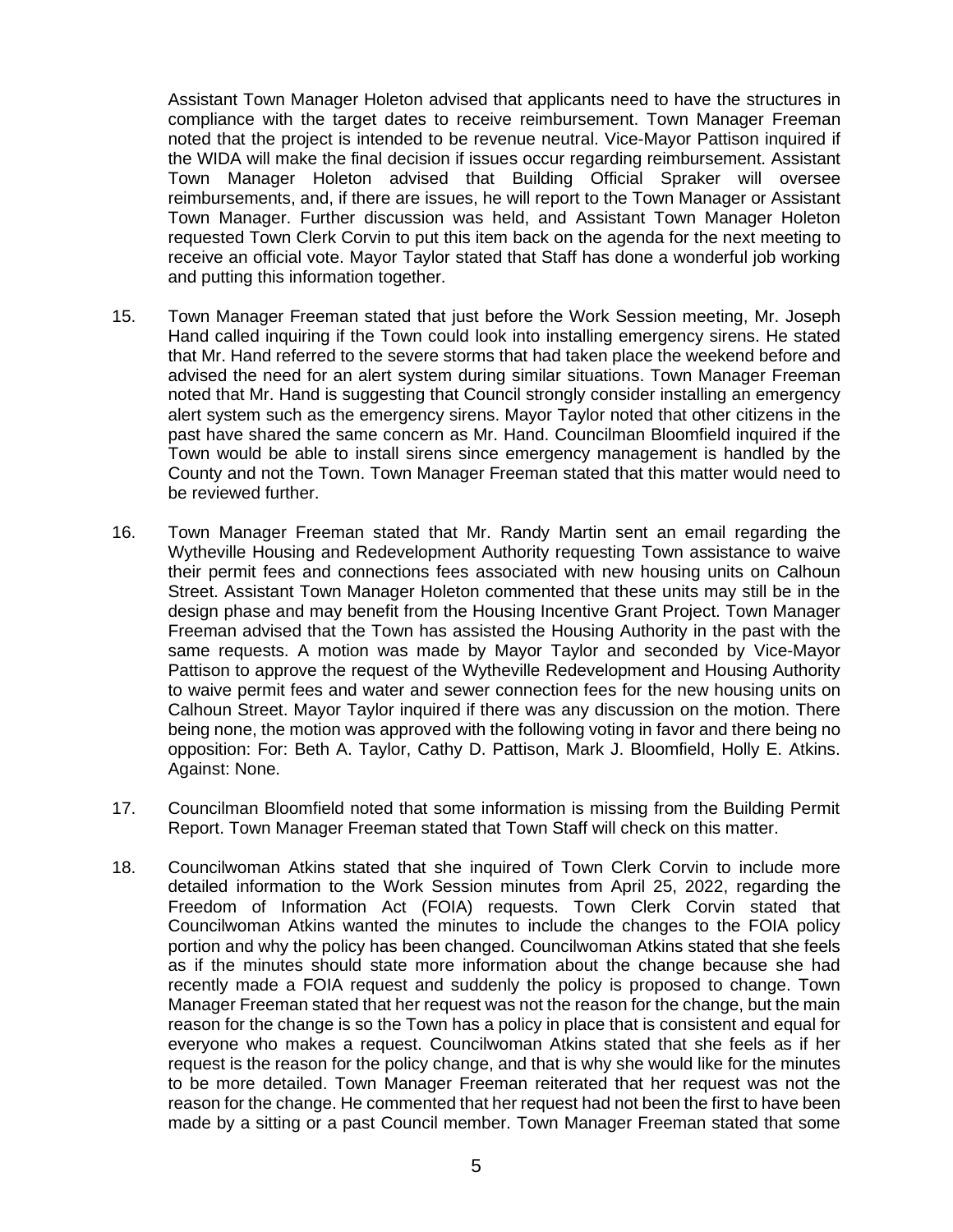requests can be problematic for Staff due to determining to charge or not. Town Clerk Corvin informed the Council that the Work Sessions have summary minutes of the meeting with the main highlights being placed in the minutes. She stated that she included the change in the policy in the minutes but did not directly quote Councilwoman Atkins regarding the request. Councilwoman Atkins inquired if there has been a large amount of FOIA requests made to the Town. Town Manager Freeman stated that there has been a large number of requests made, and Councilwoman Atkins and a previous Council member had large requests. Councilwoman Atkins stated that since she has made her request, the policy is now changing. Town Manager Freeman stated that her request was the second large request that had been made to the Town. He commented since two large requests have been made, this would indicate more large requests are to be expected in the future. Town Manager Freeman stated that the policy would now charge any person who made a request, instead of having Staff to choose who would have to pay and who would not have to pay for their request. Councilwoman Atkins stated that she told Staff from the beginning that she would pay for her request, and she did, in fact, pay for the copies she received. She noted that she was going to pay more for the copies than what she actually did. Town Manager Freeman and Town Clerk Corvin continued to reiterate that her request is not the reason for the policy change. Town Clerk Corvin stated that the only way she could amend the minutes is if all Committee members want to change the minutes. Councilwoman Atkins inquired why the policy was not changed after a previous Council member made their request. Town Manager Freeman stated that it was a plea from him to change the policy to protect Staff from making the decision to charge for FOIA requests. He stated that if everyone is treated the same then the outcome of who may be getting upset with Staff will be eliminated. Councilwoman Atkins reiterated to treat everyone the same. Town Attorney Clayton stated that this has been a statewide issue. Town Manager Freeman commented that he did not want to upset Councilwoman Atkins with the decision being made to change the policy. Councilwoman Atkins then inquired if someone could go to a department and ask for the information instead of making a FOIA request. Town Manager Freeman advised against doing that. He briefly discussed giving monthly updates to the Council regarding Town personnel. Town Clerk Corvin inquired if the Council wished to amend the minutes from the previous meeting. Mayor Taylor advised that the minutes should only be amended if there was discussion on the tape from the previous meeting that has not been included. Town Clerk Corvin reminded Councilwoman Atkins that the minutes are summary minutes and not verbatim minutes. She stated that Staff has been advised not to do verbatim minutes, and that anyone can have the recorded tape of the meetings. Councilwoman Atkins inquired if people would then be charged for the jump drive that contains the recording of the meetings. Town Clerk Corvin stated people could be charged for the actual cost of the jump drive.

- 19. Councilman Bloomfield inquired if there is a Special Exemption Permit for the old Alco building. Town Manager Freeman stated that Riley Construction does have a Special Exemption Permit for their business. Mayor Taylor stated that they are wanting to add new storage units to the property, but the existing permit is for the gas tank located outside the building that is visible from the interstate.
- 20. Councilman Bloomfield stated that Mr. Todd Wolford will be accepting an award on Wednesday, May 18, 2022, in Richmond for the number one downtown director in the country. Town Manager Freeman advised that the award should be recognized formally by a resolution or proclamation. Councilman Bloomfield stated that the Town will receive benefits from that award across the country and state. Town Clerk Corvin noted that she will prepare a resolution for Mr. Wolford.